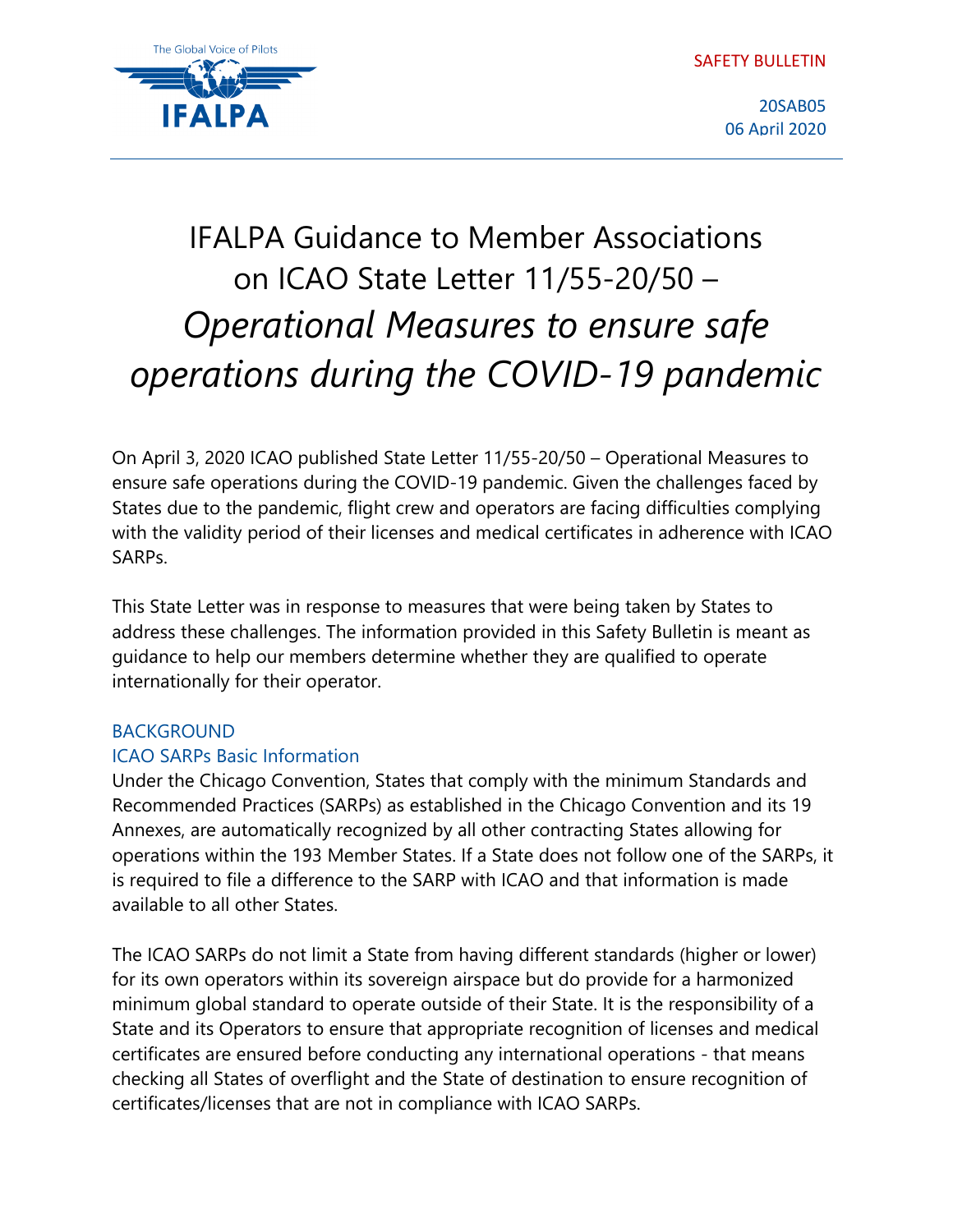ICAO has established a COVID-19 Contingency Related Differences (CCRD) website to facilitate the temporary filing of differences by States to certain SARPs in Annex 1 (Licensing) and Annex 6 (Operations) because they realize that States may have no alternative to keep their operations going during the pandemic crisis. Another critical part of this website is for States to indicate whether they will accept differences from other States that have implemented temporary measures. This is outlined in the State Letter and on the website and covers the period of now through March 31, 2021. It is important to note that ICAO can only post information that has been sent to it through official State channels and therefore is still lacking information from most States.

This Official information will be found by utilizing the CLICK HERE links on the CCRD at the bottom of the page (see below):

#### **VIEWING THE INFORMATION**

The information is accessible via the USOAP dashboard. In addition, the information received will be published in 2 regularly updated reports:

- 1. Report providing information grouped by States **CLICK HERE**
- 2. Report providing information grouped by Standard **CLICK HERE**

These reports were last updated on 6 April 2020.

An Example of how to determine if your medical certificate will be accepted is here:

| COVID-19 Contingency Related Differences (CCRD) / Electronic Filing of Differences (EFOD)<br>Annex 1, Amendment 175<br><b>COVID19 - Alleviation measures</b> |                                                                                                                                                                                                                                                                                                                                                                                                                                                                                                                                                                                       |                                                     |                                                                           |                                                         |
|--------------------------------------------------------------------------------------------------------------------------------------------------------------|---------------------------------------------------------------------------------------------------------------------------------------------------------------------------------------------------------------------------------------------------------------------------------------------------------------------------------------------------------------------------------------------------------------------------------------------------------------------------------------------------------------------------------------------------------------------------------------|-----------------------------------------------------|---------------------------------------------------------------------------|---------------------------------------------------------|
| <b>State Name</b>                                                                                                                                            | PERSONNEL LICENSING<br><b>Standard or Recommended Practice</b>                                                                                                                                                                                                                                                                                                                                                                                                                                                                                                                        | <b>Details of Difference</b><br>(COVID-19, related) | Remarks - to include:<br>a. Rationale<br><b>b.</b> Conditions/Mitigations | <b>Recognition of other</b><br><b>State Differences</b> |
| 1.2.4.4.1                                                                                                                                                    |                                                                                                                                                                                                                                                                                                                                                                                                                                                                                                                                                                                       |                                                     |                                                                           |                                                         |
| Kuwait<br><b>ANNEX 1</b><br>Chapter 1<br>Reference<br><b>Standard</b>                                                                                        | 1.2.4.4.1<br>The period of validity of a Medical<br>Assessment may be extended, at the discretion of the<br>Licensing Authority, up to 45 days.<br>Note. $-$ It is advisable to let the calendar day on which<br>Medical Assessment expires remain constant year after<br>the<br>year by allowing the expiry date of the current Medical<br>Assessment to be the beginning of the new validity period<br>under the proviso that the medical examination takes place<br>during the period of validity of the current Medical<br>Assessment but no more than 45 days before it expires. | No Differences                                      | <b>Standard Regulation Applies</b>                                        | We accept other states<br>differences                   |

### RESOURCES

ICAO State Letter 11/55-20/50 – Operational Measures to ensure safe operations during the COVID-19 pandemic – [https://www.icao.int/safety/COVID-](https://www.icao.int/safety/COVID-19OPS/Documents/050e.pdf)[19OPS/Documents/050e.pdf.](https://www.icao.int/safety/COVID-19OPS/Documents/050e.pdf)